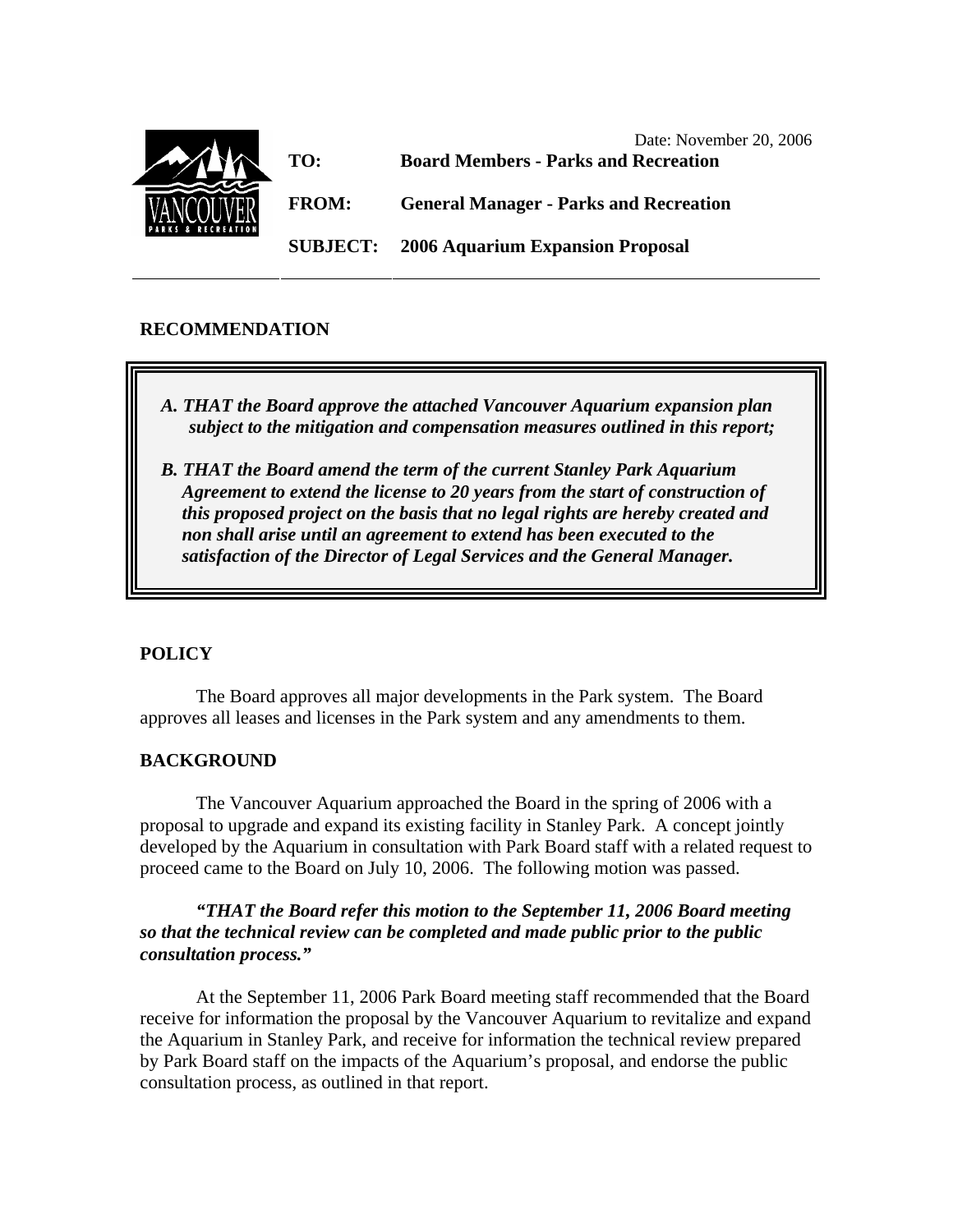The Board passed the following motions regarding the Aquarium proposal and related documentation, including the staff reports.

*"THAT the Board receive for information the proposal by the Vancouver Aquarium to revitalize and expand the Aquarium in Stanley Park, as described in this report and shown in Appendix 1."* 

*"THAT the Board distance itself from this process by not being a co-sponsor*  but allow the Vancouver Aquarium to go forward to convince the community that what *they are doing is the right thing."* 

Attached to this report are the following documents received by the Board at its meetings of July 10 and September 11, 2006:

- Appendix 1 Aquarium Revitalization and Expansion Proposal;
- Appendix 2 Technical Review: Impacts of the Proposed Aquarium Revitalization and Expansion on Stanley Park; and
- Appendix 3 Community Consultation on the Proposed Aquarium Revitalization and Expansion in Stanley Park.

# **DISCUSSION**

The proposal brought forward by the Aquarium would take up an additional 1.5 acres/0.6 hectares of Stanley Park beyond their current licensed boundary which incorporates 2.9 acres/1.2 hectares of land. The proposal would remove about 1.34 acres/0.54 hectares of greenspace, predominantly south of the existing boundary and a piece of the Lumbermens' Arch open green. 32 trees of 20 cm/8 inches or greater would be removed.

 In summary, the proposed expansion would include the following, both inside and outside the Aquarium boundaries:

- new, larger pools for dolphins, beluga whales, sea lions and otters;
- new underwater water viewing for all pools;
- new facilities for animal care;
- two new galleries;
- a new main entrance:
- a larger gift shop and expanded food service;
- new meeting rooms;
- redevelopment of the public open space located south of the Aquarium;
- reorganization of the pedestrian pathways leading to the Aquarium;
- three locations for free public viewing of Aquarium animals;
- a new, larger and publicly accessible salmon hatchery;
- an extension to the fish-bearing salmon stream;
- new public washrooms to replace existing washrooms;
- a new food service building to replace existing food concession; and
- reorganization of car and bus parking along Avison Way.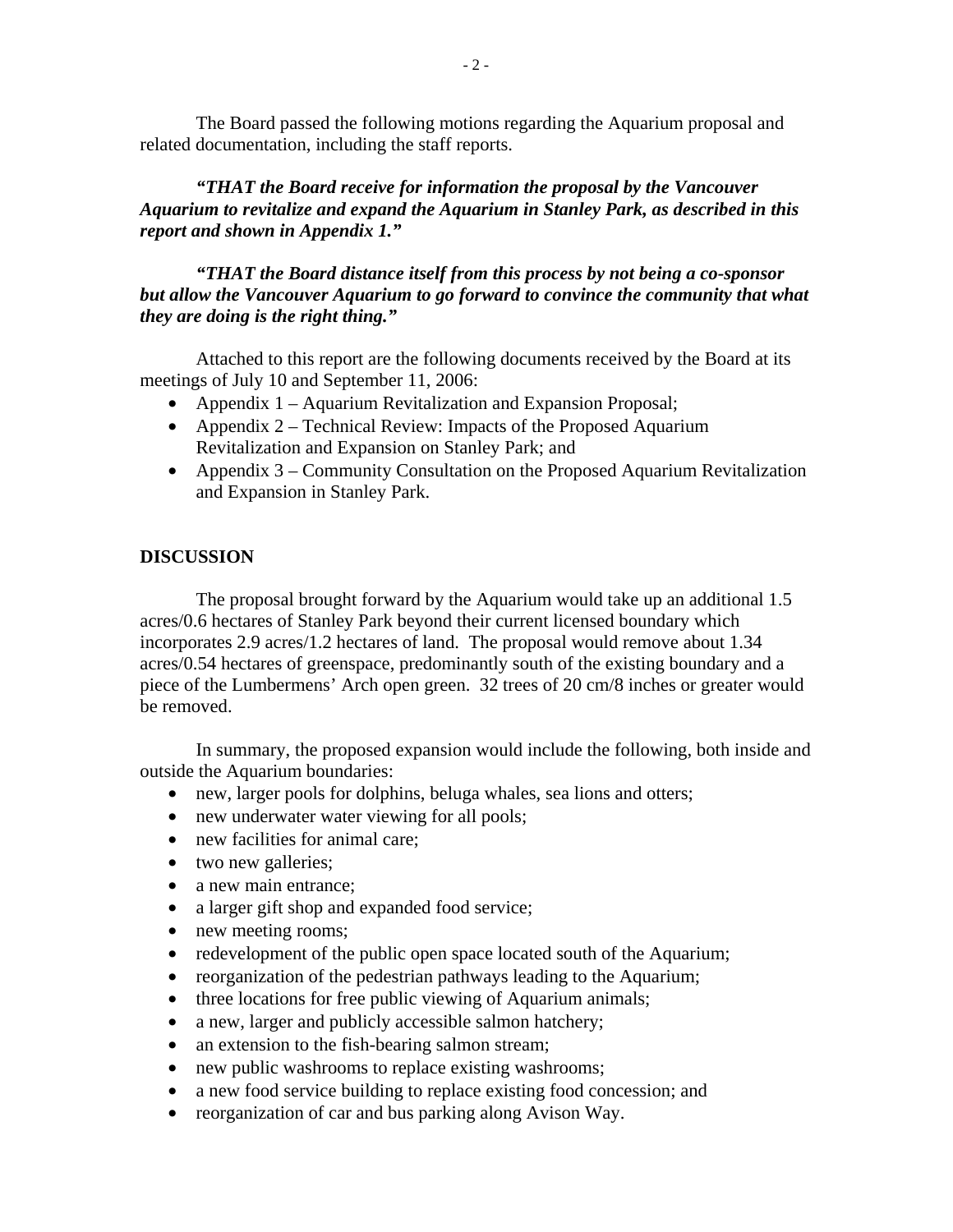During July and August, staff undertook a technical review of the potential impact of the proposal. The document is included as Appendix 2. A summary of areas of impacts included the following:

- amount of land required for expansion;
- impact on trees;
- impact on greenspace;
- impact on free public viewing of Aquarium animals;
- impact on salmon hatchery;
- impact on salmon stream;
- impact on public open spaces;
- impact on food services outside the Aquarium;
- impact on public washrooms;
- impact on pedestrian pathways;
- impact on visitors to Stanley Park during construction; and
- impact on Park Board revenue during construction.

The technical review limited itself to the external impacts of the proposal and does not address design concepts within the proposed building envelope.

The consultation process developed and implemented by Kirk and Company, the consultants to the Aquarium in summary contained the following features:

- handouts (including a key document, a booklet, called "discussion guide and feedback form");
- display boards;
- a newspaper insert;
- a website;
- a scale model of the proposal; and
- a computer slideshow.

A variety of methods were used to notify individual citizens and community groups of the public review and specific public events, including:

- notification letters;
- electronic mails:
- newspaper advertisements;
- information signs at the Aquarium and key locations in Stanley Park; and
- notices at all major Park Board facilities.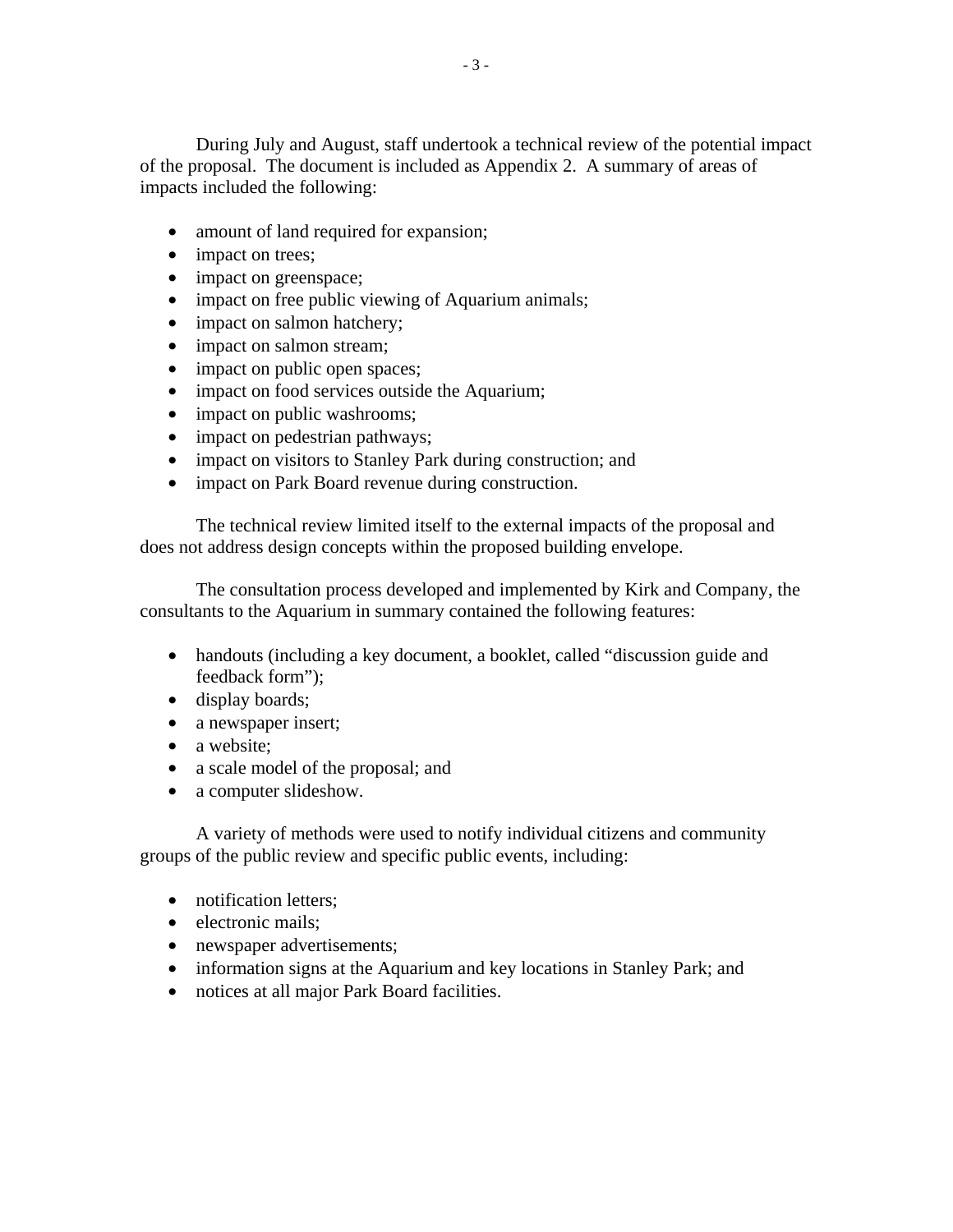A variety of methods were available for citizens to share their opinions on the proposal, including:

- a feedback form (made available on the website, in the newspaper insert, and at public events);
- emails, letters and faxes:
- three public open houses (one downtown, one on the east side and one on the west side);
- meetings with a wide range of stakeholders interested parties, including youth and academics;
- focus groups (randomly selected residents living in Vancouver);
- one-on-one interviews; and
- a telephone survey.

The consultation process ran from September through October 2006. The results of the process were released in the second week of November and the summary report is included in Appendix 4.

Of particular interest to the Park Board were the public responses related to the staff technical review. These included the loss of parkland, the reduction of greenspace and the loss of trees. While a large majority of those surveyed supported growth and revitalization of the Aquarium, fewer supported the resulting impacts on Stanley Park. The key results section of the summary consultation report states that overall, 61% of the consultation participants agreed with using more parkland for this expansion, while 16% disagree and 22% have no opinion. The same pattern reoccurs with the views on loss of greenspace. Fifty five percent of those who participated agreed with using greenspace, 20% disagree and 25% have no opinion. Tree loss reporting was similar, with overall support of 63%, while 26% disagree and 10% have no opinion.

Given the difference between general agreement with the concept of Aquarium expansion and the impact on Stanley Park, there will be a need for substantial mitigation and compensation measures related to the Park to maintain support for the proposal in its current form. Therefore, staff recommend that the mitigation and compensation measures in the following section be tied to any approval of the proposal to proceed.

### **MITIGATION AND COMPENSATION**

- A. The Aquarium has agreed to the following process that allows the Park Board to ensure that appropriate mitigation measures are followed to minimize site damages and to deliver a design package which is complementary to the park.
	- 1. The design, detailing and material selection for all aspects of the space exterior to the Aquarium facility walls must be to the approval of the Park Board.
	- 2. The design of the exterior treatments of the new or renewed Aquarium buildings must be to the approval of the Park Board.
	- 3. The Park Board must approve the development permit application, prior to its submission.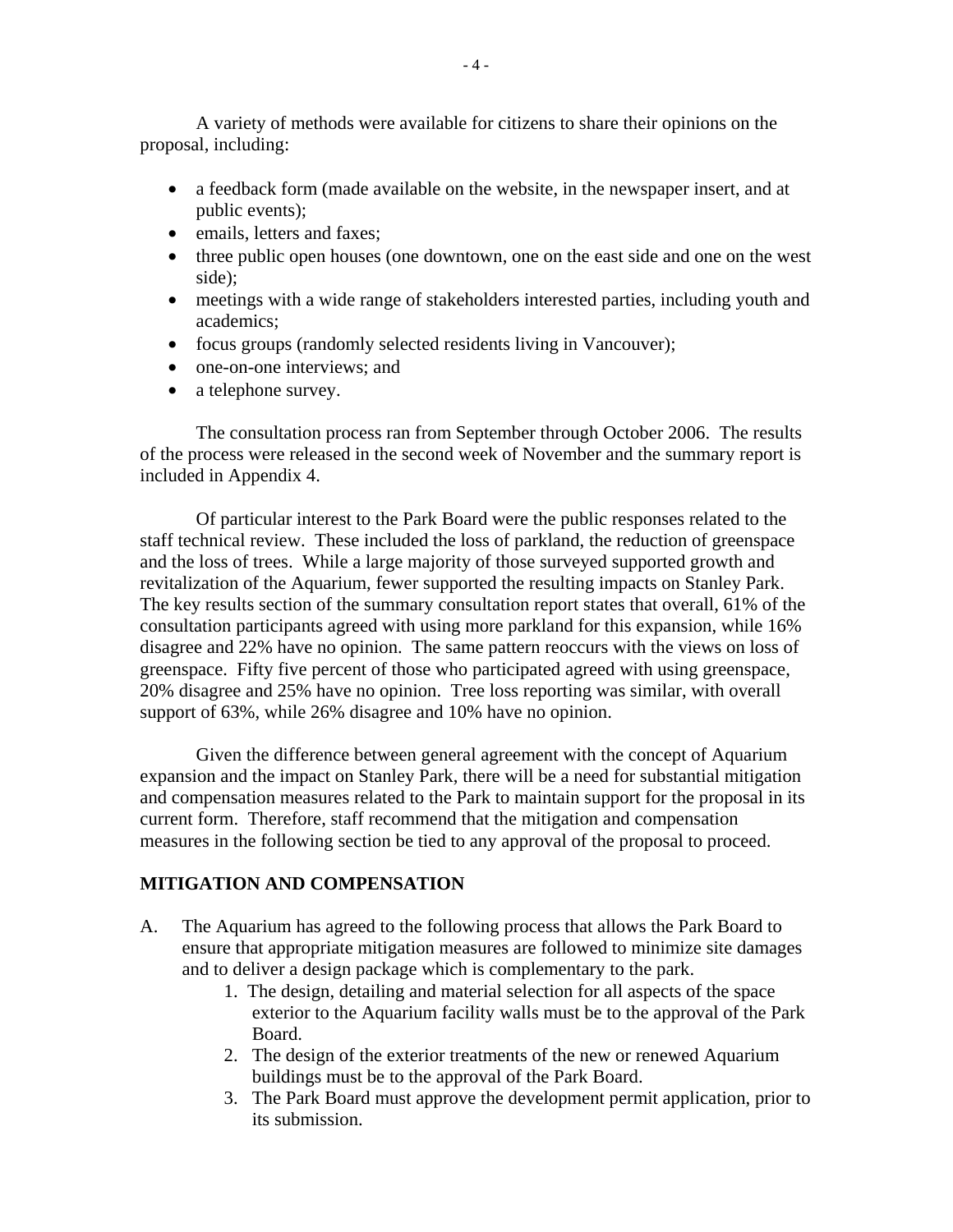- B. The Aquarium has agreed to develop, to current Park Board standards, the following compensation features. These will be paid for by the Aquarium as part of their expansion project.
	- 1. New public washrooms minimum 12 fixtures and 8 basins.
	- 2. New food service building, finished, not less than 250 sq. metres plus decks.
	- 3. New formal plaza as per concept plan.
	- 4. New informal plaza as per concept plan.
	- 5. Extended salmon stream and hatchery accessible to general park population.
	- 6. Four public viewing sites of the exhibits, three of which provide underwater viewing of the exhibits (including the hatchery).
	- 7. Reconfigured parking on Avison Way.
	- 8. All required remedial landscaping to ensure an appropriate interface between the expansion features and the Park.
- C. Beyond these new facilities, the Aquarium and the Park Board will jointly pursue enhanced safety features, including pathway lighting to the bus loop and enhanced traffic management features which will improve the pedestrian connections to the Aquarium plaza and parking lot areas.
- D. As part of project phasing, the Aquarium has agreed to deliver the following features of the proposed plan within the first phase.
	- 1. New washrooms
	- 2. New food services
	- 3. Two new plazas
	- 4. Expanded salmon stream
	- 5. All related landscape mitigation
- E. In terms of short term financial compensation, the Aquarium has agreed to pay the Board for lost revenue from the existing plaza concession during the construction period. This amount would be \$170,000 per annum, pro-rated as required.
- F. In terms of long term financial compensation the Aquarium has agreed to annually pay to the Park board 4% of its gross revenues from direct food sales (excluding special event catering) within the Aquarium. In terms of 2005 revenue, this would represent approximately \$90,000.00.

Subsequent to the approval of this report the current January 1999 Stanley Park Aquarium Agreement between the Park Board and the Aquarium will require amendment to reflect any approved changes. The Stanley Park Aquarium Agreement runs until 2015. The Aquarium is requesting an amendment of the term of the agreement, to provide a 20 year license to the Aquarium from the start of construction. Based on the Board's direction staff will work with the City Law Department to amend the Agreement.